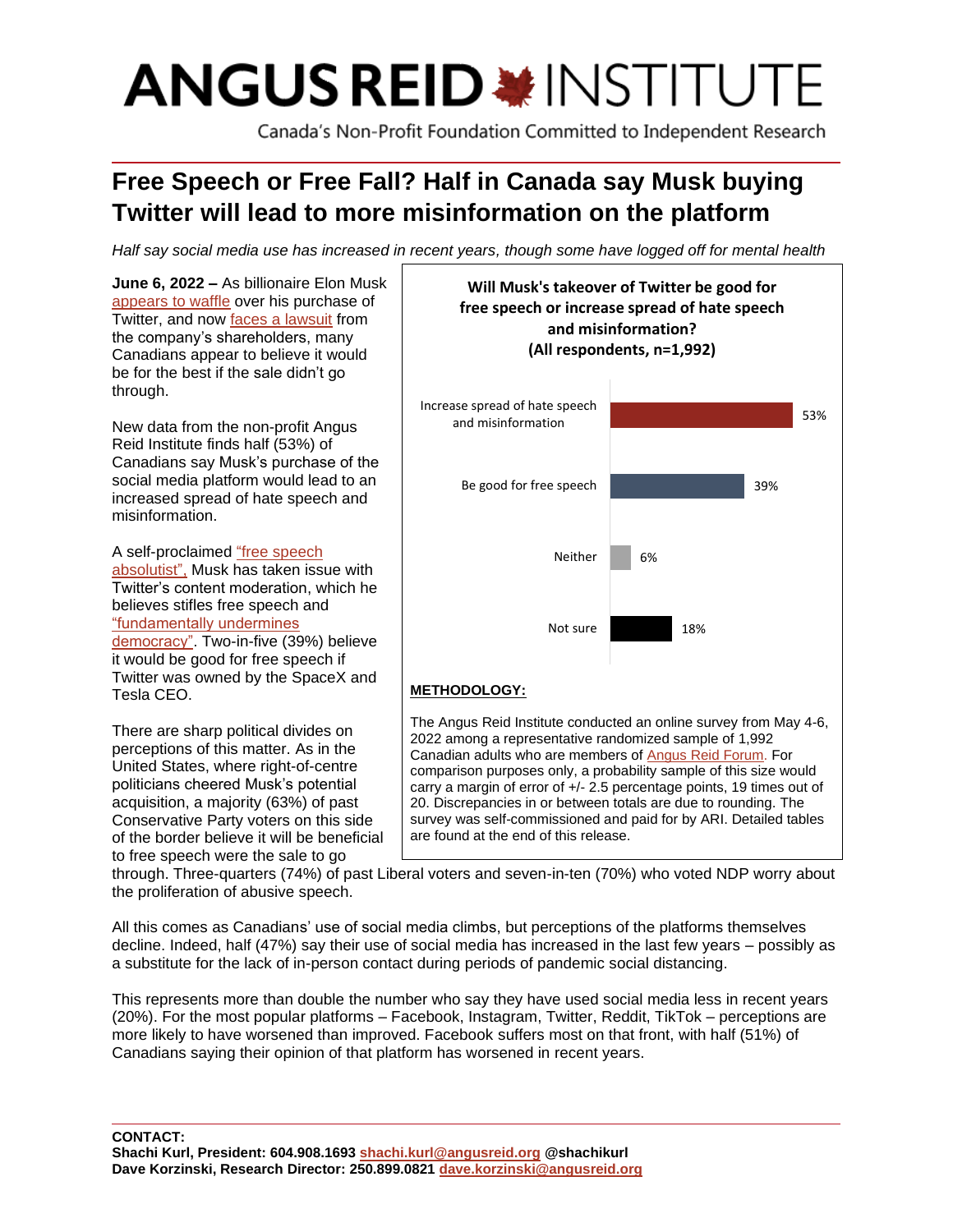

# **More Key Findings:**

- Men (16%) are nearly three times as likely as women (6%) to say they will use Twitter more if Musk takes it over. Women (13%) are much more likely than men (6%) to say they will instead delete their account.
- Of those who have quit using at least one social media app in recent years (32% of Canadians), one-quarter (25%) say it was to protect their mental health. Most say they just lost interest (55%)
- Past CPC voters (20%) are much more likely than other partisans to say they'll be Tweeting more in the event of a Musk takeover.
- Overall, nine-in-ten (90%) Canadians surveyed say they use Facebook regularly, including twothirds (67%) who use it daily. Self-reported daily use rises for older respondents, ranging from a low of 35 per cent of 18- to 24-year-olds, to a high of 77 per cent of those over the age of 64.
- Among popular social media platforms, Canadians are most likely to have abandoned their Twitter account. One-in-five (23%) of Canadians who used Twitter at previously have left the platform.

# *About ARI*

*The Angus Reid Institute (ARI) was founded in October 2014 by pollster and sociologist, Dr. Angus Reid. ARI is a national, not-for-profit, non-partisan public opinion research foundation established to advance education by commissioning, conducting and disseminating to the public accessible and impartial statistical data, research and policy analysis on economics, political science, philanthropy, public administration, domestic and international affairs and other socio-economic issues of importance to Canada and its world.*

# **INDEX**

# **Part One: Musk and Twitter**

- **Half say Musk's Twitter takeover will lead to more hate speech, misinformation**
- **Women more likely to say they'll delete account post-takeover**
- **One-in-five past CPC voters say they'll use Twitter more if Musk buys it**

**Part Two: Canadian social media use**

- **At least two-in-five of all demographics report daily Facebook usage**
- **Half of Canadians say their social media use has increased in recent years**
- **Canadians more likely to have abandoned Twitter than other platforms**
- **Younger Canadians more likely to say they've left a platform for mental health reasons**

**Part Three: Opinions of social media platforms**

• **Canadians' views divided on Facebook, Twitter; more negative of TikTok**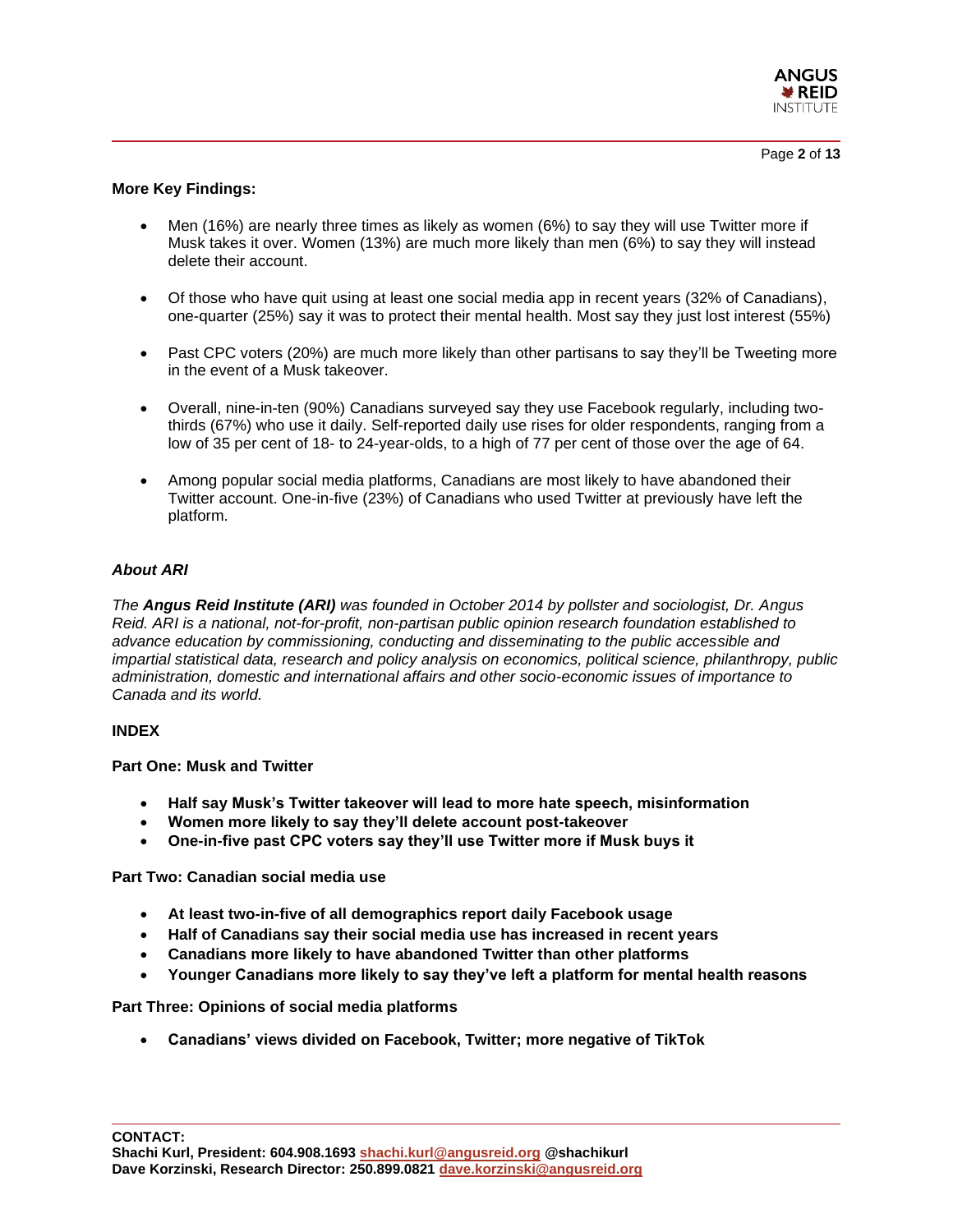

Page **3** of **13**

# **Part One: Musk and Twitter**

The months-long saga of Elon Musk's attempt to buy Twitter started at the end of January, when he first began ramping up his ownership stake in the social media company. His goal, if successful, is to make it [a platform for free speech,](https://www.newyorker.com/news/q-and-a/why-elon-musk-bought-twitter) which he says is currently impinged by Twitter's content moderation policies. While there's been [some speculation](https://in.mashable.com/tech/29969/elon-musk-bought-twitter-to-stop-a-teen-from-tracking-his-flight-twitter-thinks-so) that Musk started his pursuit after he was unable to shut down a teen's account which tracked the movements of his private jet, his belief that Tweets and free speech go hand-in-hand date back to battles he's [had with the U.S's Securities and Exchange Commission](https://www.wired.com/story/elon-musk-tesla-twitter-sec-settlement/) over market-affecting tweets. Indeed, in a [recently filed](https://www.cnbc.com/2022/05/26/twitter-shareholders-sue-elon-musk-and-twitter-over-chaotic-deal.html) class action lawsuit, Twitter shareholders have accused Musk of market manipulation in his bid to purchase the company.

Two-thirds (65%) of Canadians say they have been following the takeover and having conversations about it, while one-third (35%) are either scanning headlines or not reading about it at all. Men are much more likely than women to be following this story, and young men especially – 84 per cent of men aged 18- to 34-years-old have been discussing Musk's Twitter takeover with friends and family:



**Elon Musk, the CEO of Tesla, has launched a public bid to takeover Twitter-How closely, if at all, have you been following this?**

# **Half say Musk's Twitter takeover will lead to more hate speech, misinformation**

Human rights groups have [expressed concern](https://www.cbc.ca/news/world/elon-musk-twitter-hate-speech-concerns-1.6430935) that if Musk's purchase of Twitter goes through, hate speech may proliferate on Twitter. Amnesty International expressed concern that a Musk-owned Twitter would roll back content moderation of [violent and abusive speech](https://www.cbc.ca/news/world/elon-musk-twitter-hate-speech-concerns-1.6430935) by users on its platform. While free speech is [of importance to the company,](https://twitter.com/jack/status/651003891153108997) the tension between allowing personal expression and mitigating harmful hate speech and misinformation has been a challenge for all social media platforms in recent years.

Canadians are more likely to believe a Musk-owned Twitter would lead to an increase in volumes of hate speech and misinformation than be good for free speech. Half (53%) of Canadians expect more hate speech and misinformation on the platform if Musk's takeover succeeds. Two-in-five (39%) believe it would be good for free speech.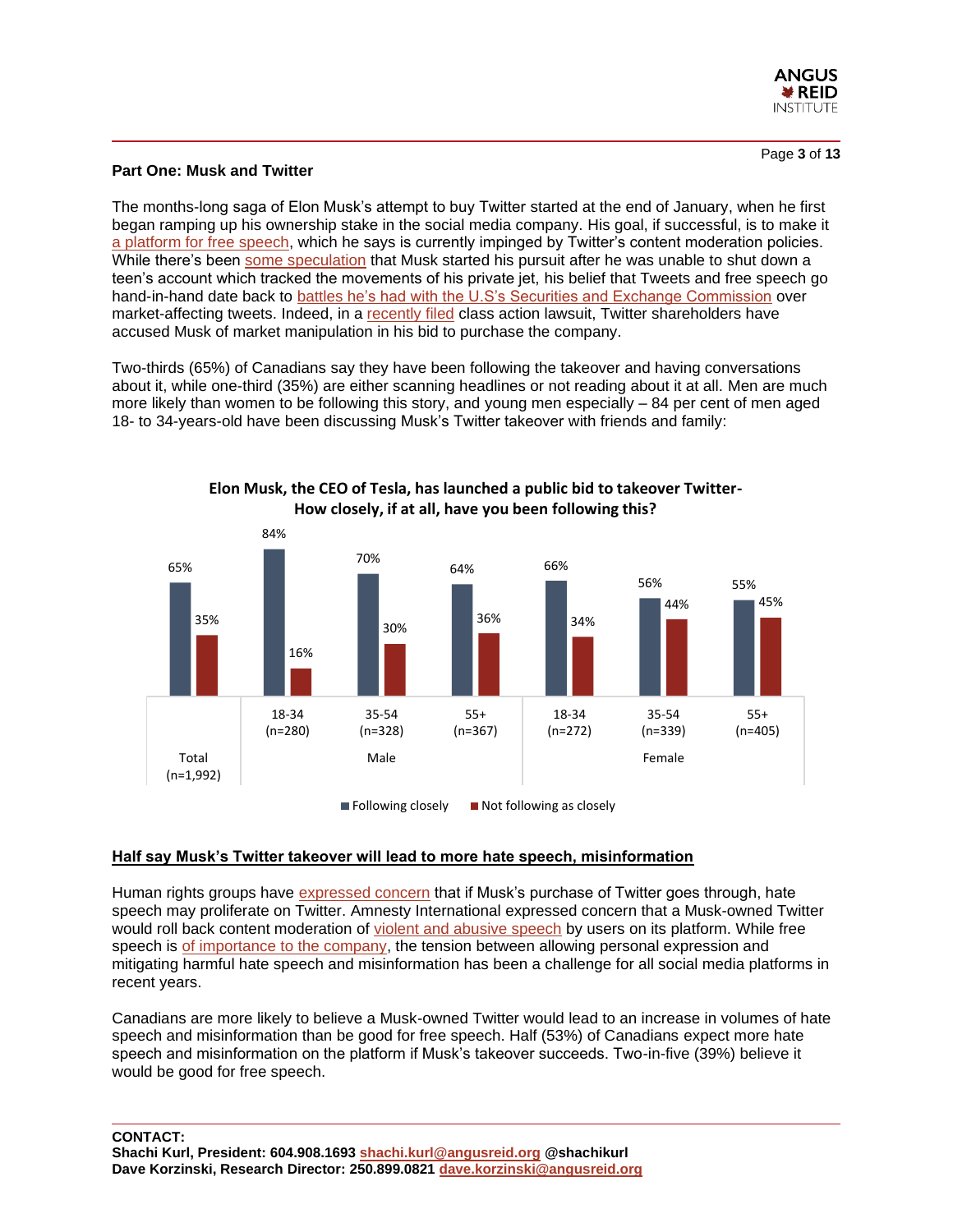

#### Page **4** of **13**

Men and women are likely to be on opposite sides of this matter. More than half of men under the age of 55 believe Musk owning Twitter will be good for free speech. Meanwhile, at least three-in-five of women of all ages believe there will be a proliferation of abusive Tweets [\(see detailed tables\)](https://angusreid.org/wp-content/uploads/2022/06/2022.06.02_Twitter_releasetables.pdf).

Previous Angus Reid Institute research finds that women are particularly at risk for abuse online in the form of sexual harassment, insults on their appearance, and stalking.

#### **[Trolls and tribulations: One-in-four Canadians say they're being harassed on social media](https://angusreid.org/social-media/)**

In the United States, Republicans were quick to cheer Musk's potential acquisition of Twitter, believing it would be good for free speech. In Canada, past Conservative party voters, too, are more likely than not to believe a Musk-owned Twitter would be good for free speech, three-in-five (61%) say so. Significant majorities of those who voted Liberal (74%) and NDP (70%) in the fall federal election believe Musk taking over Twitter will increase the spread of hate speech and misinformation:



# **Will Musk's takeover of Twitter be good for free speech or increase spread of hate speech and misinformation? (Those who said it will result in both more hate speech and more free speech had their totals added to each response)**

## **Women more likely to say they'll delete account post-takeover**

When news of Musk's attempt to acquire Twitter first broke, many prominent users [said they would delete](https://www.businessinsider.com/some-twitter-users-say-quitting-platform-over-elon-musk-deal-2022-4)  [their account](https://www.businessinsider.com/some-twitter-users-say-quitting-platform-over-elon-musk-deal-2022-4) rather than continuing to use the platform if Musk owned it. Few Canadians, (9%) would take that step if Musk's purchase was successful. Equal numbers would Tweet more (11%), Tweet less (8%) and Tweet as much as they have been (10%). For half, Elon musk buying Twitter would not impact them at all.

Men under the age 55 are three times as likely as women to say they will be using Twitter more if Musk takes it over. Women, on the other hand, are twice as likely as men to say they will delete their account: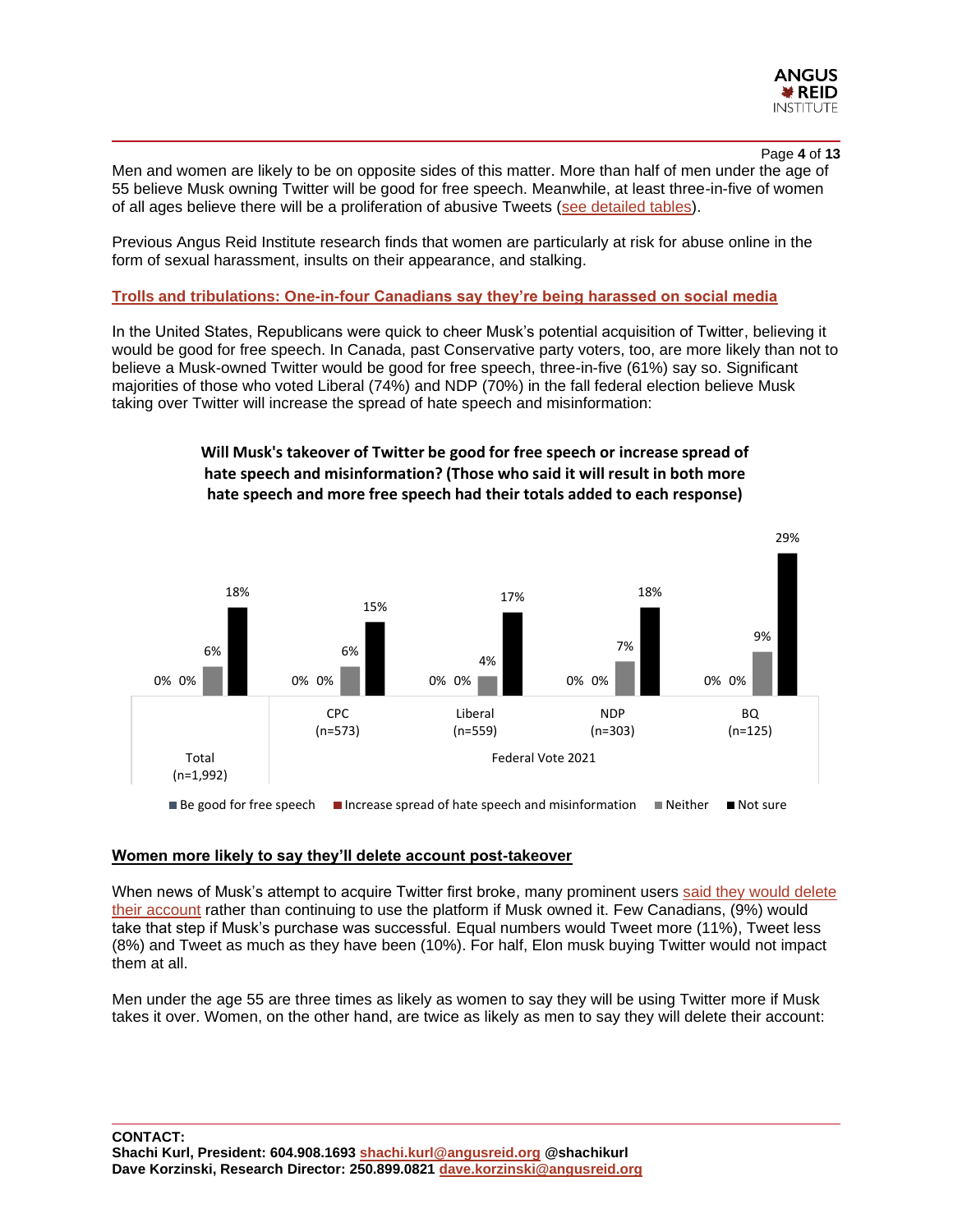

| If Musk does succeed in buying Twitter, what impact will it have on you? Will you? |                             |                        |                    |                    |                        |                    |                    |  |  |
|------------------------------------------------------------------------------------|-----------------------------|------------------------|--------------------|--------------------|------------------------|--------------------|--------------------|--|--|
|                                                                                    | <b>Total</b><br>$(n=1,992)$ | <b>Male</b>            |                    |                    | Female                 |                    |                    |  |  |
|                                                                                    |                             | $18 - 34$<br>$(n=280)$ | 35-54<br>$(n=328)$ | $55+$<br>$(n=367)$ | $18 - 34$<br>$(n=272)$ | 35-54<br>$(n=339)$ | $55+$<br>$(n=405)$ |  |  |
| Use the platform<br>more                                                           | 11%                         | 20%                    | 18%                | 12%                | 6%                     | 6%                 | 6%                 |  |  |
| Use the platform<br>the same<br>amount                                             | 10%                         | 14%                    | 17%                | 8%                 | 9%                     | 9%                 | 6%                 |  |  |
| Use the platform<br><b>less</b>                                                    | 8%                          | 9%                     | 8%                 | 6%                 | 10%                    | 8%                 | 8%                 |  |  |
| Leave Twitter/<br>delete account                                                   | 9%                          | 5%                     | 5%                 | 6%                 | 13%                    | 13%                | 12%                |  |  |
| No impact                                                                          | 50%                         | 41%                    | 42%                | 56%                | 54%                    | 51%                | 52%                |  |  |
| Not sure yet                                                                       | 12%                         | 11%                    | 10%                | 12%                | 8%                     | 14%                | 16%                |  |  |

# **One-in-five past CPC voters say they'll use Twitter more if Musk buys it**

Across the political spectrum, at least half say Musk buying Twitter will have no impact on themselves. However, those who voted Conservative in the fall federal election are much more likely to say they will use the platform more than past Liberal, NDP or Bloc voters. As well, past CPC voters are one-third as likely as other past voters to say they will be leaving the platform post-Musk acquisitions:

| If Musk does succeed in buying Twitter, what impact will it have on you? Will you? |              |                         |                             |                         |                        |  |  |  |
|------------------------------------------------------------------------------------|--------------|-------------------------|-----------------------------|-------------------------|------------------------|--|--|--|
|                                                                                    | <b>Total</b> | 2021 Federal Vote       |                             |                         |                        |  |  |  |
|                                                                                    | $(n=1,992)$  | <b>CPC</b><br>$(n=573)$ | <b>Liberal</b><br>$(n=559)$ | <b>NDP</b><br>$(n=303)$ | <b>BQ</b><br>$(n=125)$ |  |  |  |
| Use the platform more                                                              | 11%          | 20%                     | 3%                          | 1%                      | 9%                     |  |  |  |
| Use the platform the<br>same amount                                                | 10%          | 13%                     | 11%                         | 8%                      | 7%                     |  |  |  |

#### **CONTACT:**

**Shachi Kurl, President: 604.908.1693 [shachi.kurl@angusreid.org](mailto:shachi.kurl@angusreid.org) @shachikurl Dave Korzinski, Research Director: 250.899.0821 [dave.korzinski@angusreid.org](mailto:dave.korzinski@angusreid.org)**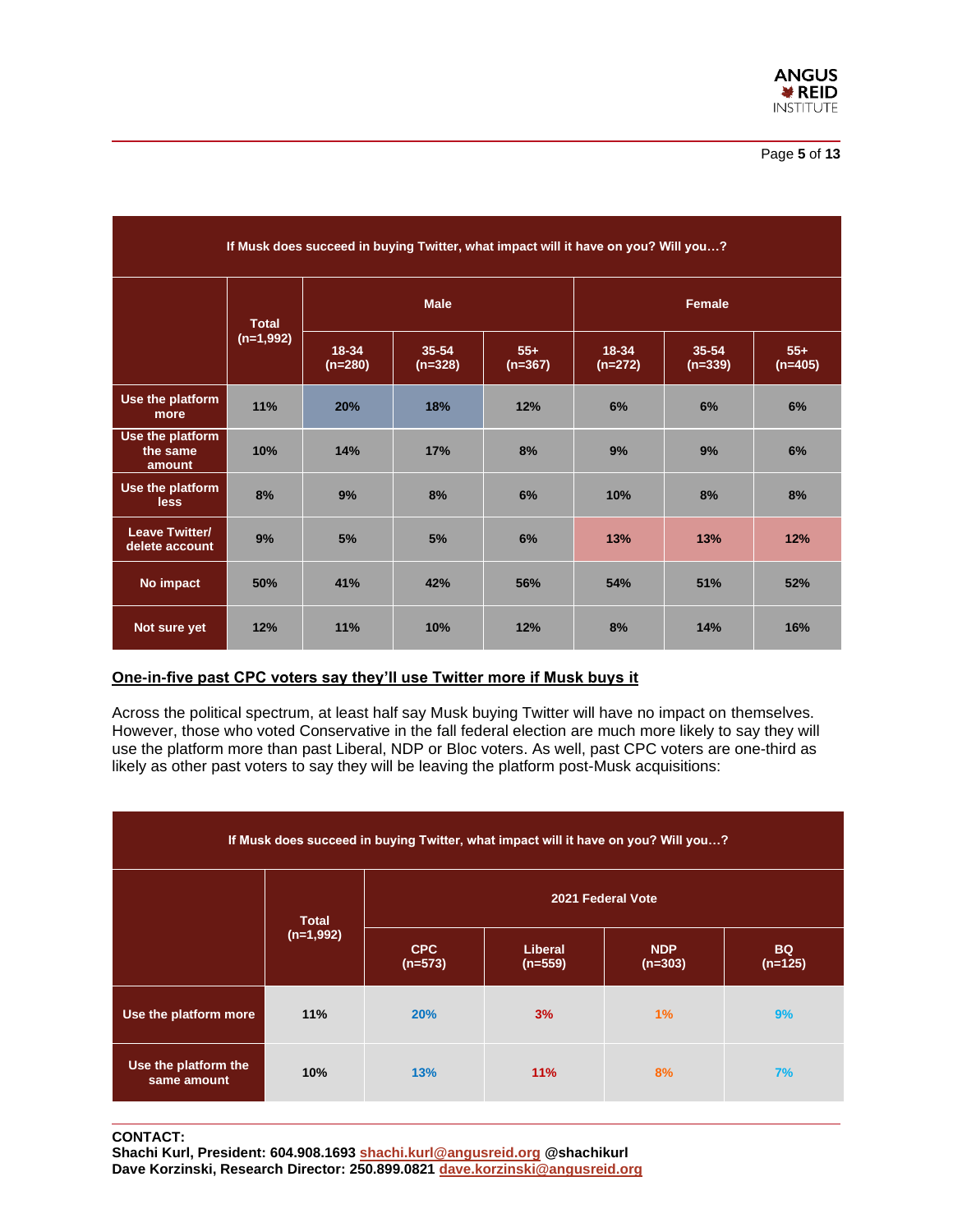

|                                         |     |     |     |     | Page 6 of 13 |
|-----------------------------------------|-----|-----|-----|-----|--------------|
| Use the platform less                   | 8%  | 3%  | 13% | 14% | 9%           |
| <b>Leave Twitter/ delete</b><br>account | 9%  | 4%  | 13% | 15% | 12%          |
| No impact                               | 50% | 50% | 46% | 47% | 55%          |
| Not sure yet                            | 12% | 9%  | 15% | 15% | 9%           |

# **Part Two: Canadian social media use**

Social media use has become a daily habit for millions of Canadians. Facebook is the most popular social media platform; two-thirds (67%) of Canadians say they check their feed every day. Canadians are less likely to say the same of Instagram (35%), Twitter (22%), Reddit (12%) and TikTok (11%).

For Facebook, more Canadians report using it daily than they did four years ago. At the height of the Cambridge Analytica scandal, which revealed the U.K. data company had accessed millions of Facebook users' information without their permission, one-quarter (23%) of Canadians said they would be using the platform less in the future. However, at that time, three-in-five (57%) said they used Facebook daily, a figure that has in fact since grown.

# **Related: [Un-liking Facebook: 3-in-4 Canadian users say data mining scandal will change how they](https://angusreid.org/facebook-cambridge-analytica-tech/)  [use the platform](https://angusreid.org/facebook-cambridge-analytica-tech/)**

Overall, 90 per cent of Canadians say they use Facebook. Indeed, [Statista reports](https://www.statista.com/statistics/863754/facebook-user-share-in-canada-by-age/) there are approximately 30.61 million Facebook users in the country.



# **How often do you use these social media platforms? (All respondents, n=1,992)**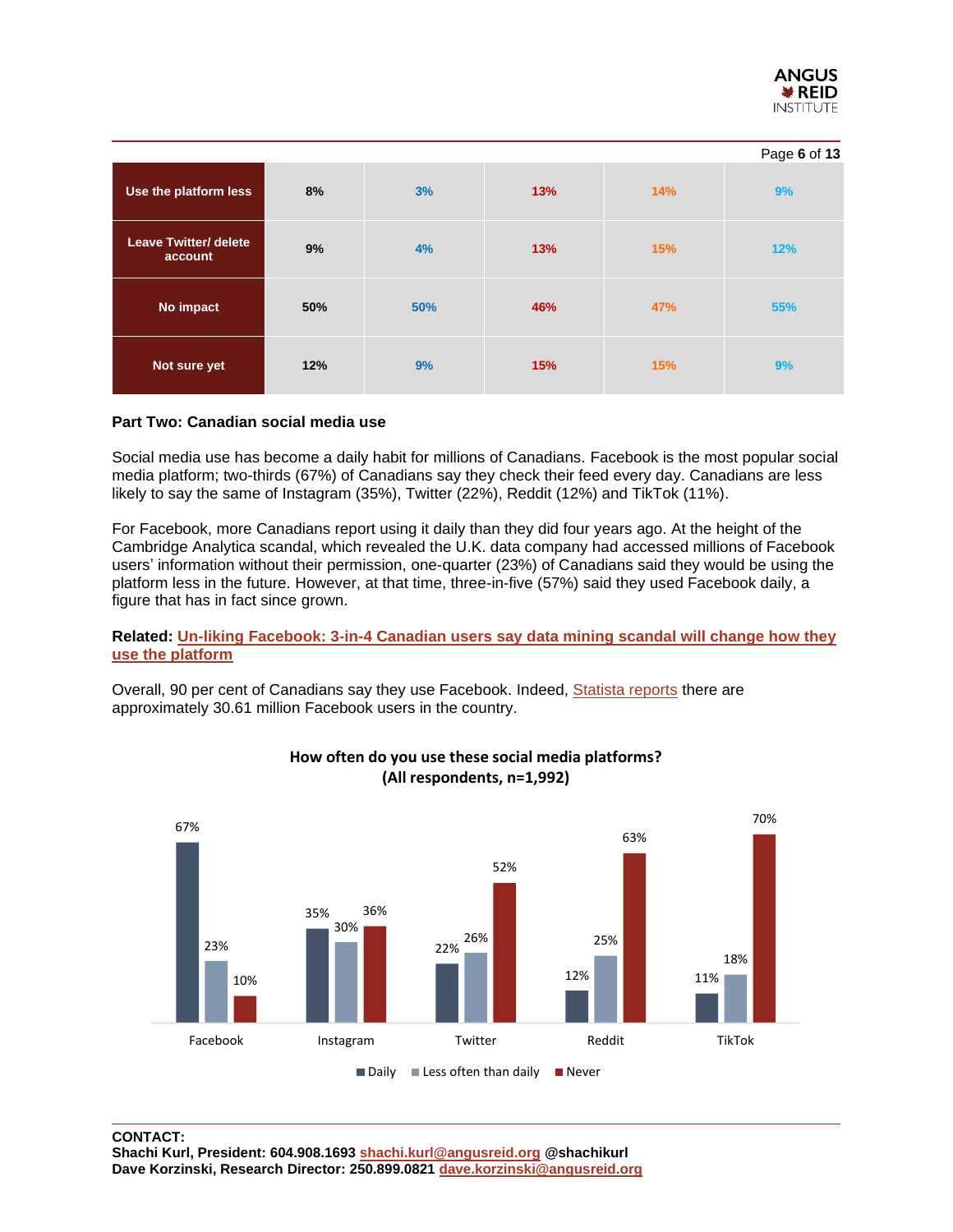

Page **7** of **13**

# **At least two-in-five of all demographics report daily Facebook usage**

When Facebook initially launched, it was restricted to university and college students. Since then, it has become popular among older demographics. However, there has been [many reports](https://www.theverge.com/22743744/facebook-teen-usage-decline-frances-haugen-leaks) of [declining usage](https://fortune.com/2021/10/25/facebook-teens-usage-harm-studies/#:~:text=In%20fact%2C%20Facebook) among younger adults as their parents have joined the platform.

Among Canadians, younger adults are less likely to report daily use. But at least two-in-five of all demographics say they use Facebook daily. The highest usage is among women aged 55 and older, among whom four-in-five (79%) say they sign into Facebook every day.

For other social media platforms, there are significant demographic splits. Women, and especially those under the age of 35, are much more likely to say they use Instagram daily than men. Twitter is most popular among men under the age of 55. Canadian men 18- to 34-years old are much more likely to sign into Reddit every day than other demographic groups. At least two-thirds of all age-gender groups say they've never used TikTok, except for women aged 18 to 34. For that demographic, half have used the platform at some point:

| How often do you use these social media platforms? |              |              |                    |                    |                    |                    |                    |                    |  |
|----------------------------------------------------|--------------|--------------|--------------------|--------------------|--------------------|--------------------|--------------------|--------------------|--|
|                                                    |              | <b>Total</b> |                    | <b>Male</b>        |                    | <b>Female</b>      |                    |                    |  |
|                                                    |              | $(n=1,992)$  | 18-34<br>$(n=280)$ | 35-54<br>$(n=328)$ | $55+$<br>$(n=367)$ | 18-34<br>$(n=272)$ | 35-54<br>$(n=339)$ | $55+$<br>$(n=405)$ |  |
| <b>Facebook</b>                                    | <b>Daily</b> | 67%          | 44%                | 66%                | 73%                | 56%                | 74%                | 79%                |  |
|                                                    | <b>Never</b> | 10%          | 15%                | 14%                | 7%                 | 12%                | 8%                 | 3%                 |  |
|                                                    | <b>Daily</b> | 35%          | 41%                | 36%                | 17%                | 62%                | 40%                | 22%                |  |
| Instagram                                          | <b>Never</b> | 36%          | 27%                | 35%                | 54%                | 13%                | 30%                | 47%                |  |
| <b>Twitter</b>                                     | <b>Daily</b> | 22%          | 33%                | 32%                | 16%                | 18%                | 20%                | 14%                |  |
|                                                    | <b>Never</b> | 52%          | 38%                | 37%                | 60%                | 51%                | 55%                | 63%                |  |
|                                                    | <b>Daily</b> | 12%          | 32%                | 15%                | 3%                 | 20%                | 7%                 | 3%                 |  |
| <b>Reddit</b>                                      | <b>Never</b> | 63%          | 28%                | 54%                | 85%                | 39%                | 69%                | 86%                |  |
| <b>TikTok</b>                                      | <b>Daily</b> | 11%          | 16%                | 12%                | 5%                 | 20%                | 12%                | 4%                 |  |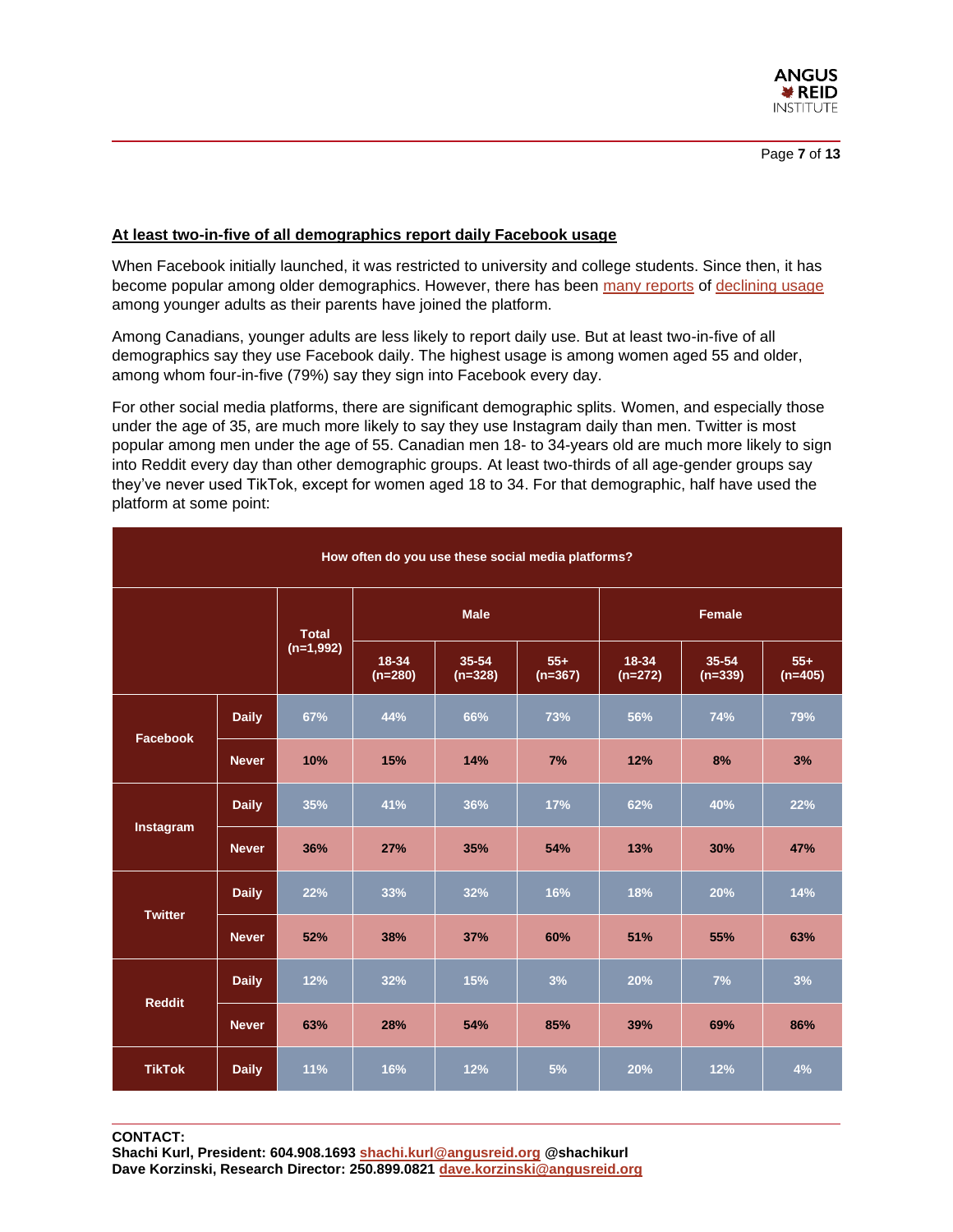



# **Half of Canadians say their social media use has increased in recent years**

Half of Canadians say their social media use has increased over the last few years, more than double the number who say they're on the "socials" less. Non-online social contact was restricted at times since the onset of the COVID-19 pandemic in 2020, which may go some way to explaining why Canadians turned to social media to stay in touch.

Women are more likely than men to say their use has increased, while men under the age of 55 are the most likely to report they've been signing onto social media apps less over the last few years:



# **What about your time spent using these platforms over the last few years, has it increased, decreased or stayed the same?**

# **Canadians more likely to have abandoned Twitter than other platforms**

Among the most popular social media platforms, Twitter has the highest percentage of Canadians who say they are lapsed users of the service. Twice as many (14%) say they were users of Twitter and are no longer as say the same of Facebook (7%), Instagram (7%), Reddit (7%) or TikTok (6%):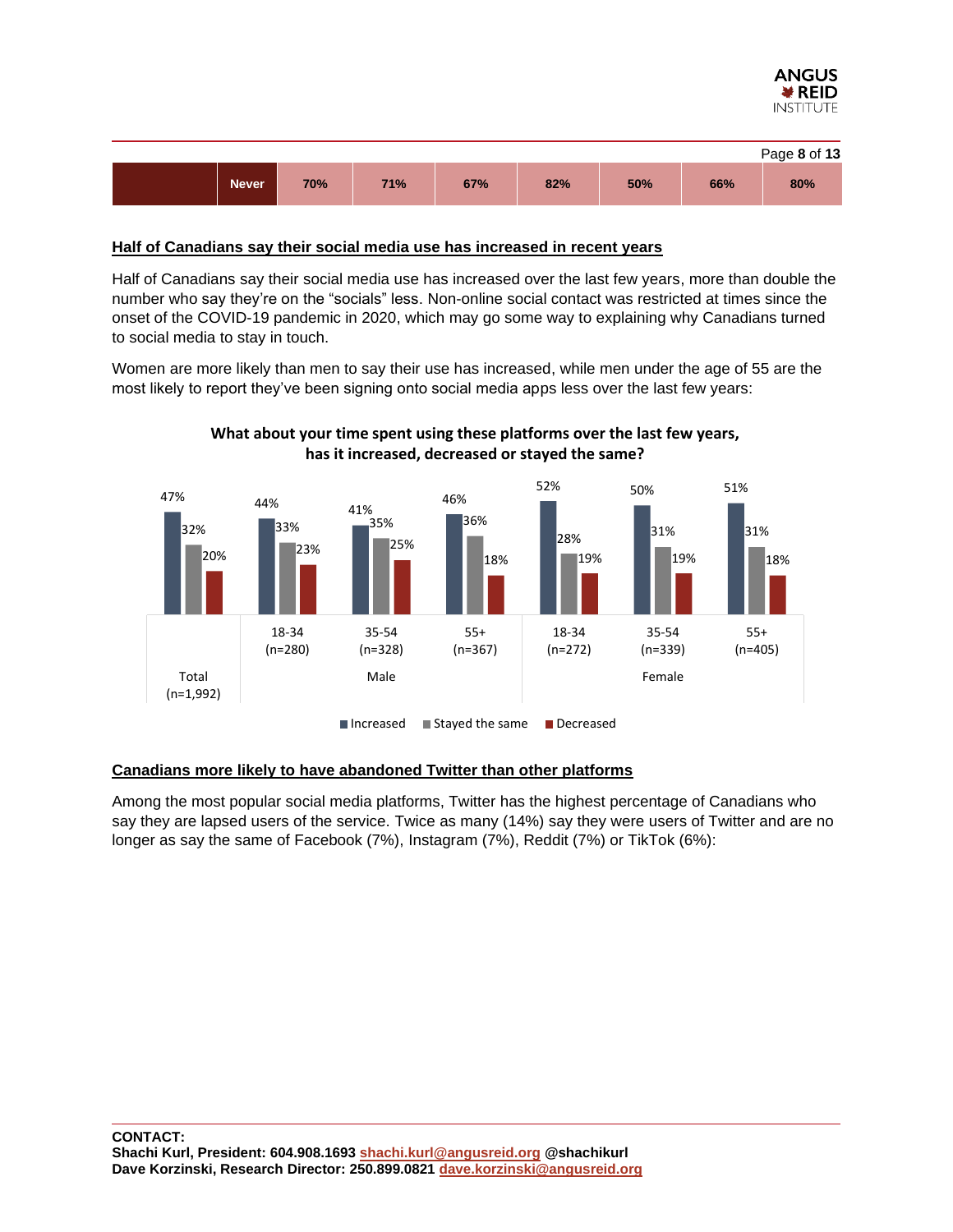

Page **9** of **13**



**Social media use among Canadians (All respondents, n=1,992)**

Indeed, when looking at lapsed users as a percentage of total self-reported users of the most popular social media platforms, one-in-five (23%) Canadians who used Twitter at some point are lapsed users. This figure is higher among women than men.

Canadians under the age of 55, and men especially, are much more likely to have abandoned their Facebook account than older users. Meanwhile, older Canadian Reddit users are more likely to have stopped using the site than younger ones:

| Lapsed users as a percentage of total users |              |             |       |       |               |       |       |  |  |
|---------------------------------------------|--------------|-------------|-------|-------|---------------|-------|-------|--|--|
|                                             | <b>Total</b> | <b>Male</b> |       |       | <b>Female</b> |       |       |  |  |
|                                             |              | $18 - 34$   | 35-54 | $55+$ | 18-34         | 35-54 | $55+$ |  |  |
| Facebook                                    | 7%           | 13%         | 11%   | 3%    | 9%            | 6%    | 2%    |  |  |
| Instagram                                   | 10%          | 10%         | 13%   | 12%   | 7%            | 9%    | 12%   |  |  |
| <b>Twitter</b>                              | 23%          | 19%         | 14%   | 22%   | 31%           | 25%   | 24%   |  |  |
| <b>Reddit</b>                               | 16%          | 10%         | 13%   | 33%   | 9%            | 21%   | 22%   |  |  |
| <b>TikTok</b>                               | 17%          | 17%         | 20%   | 22%   | 12%           | 15%   | 23%   |  |  |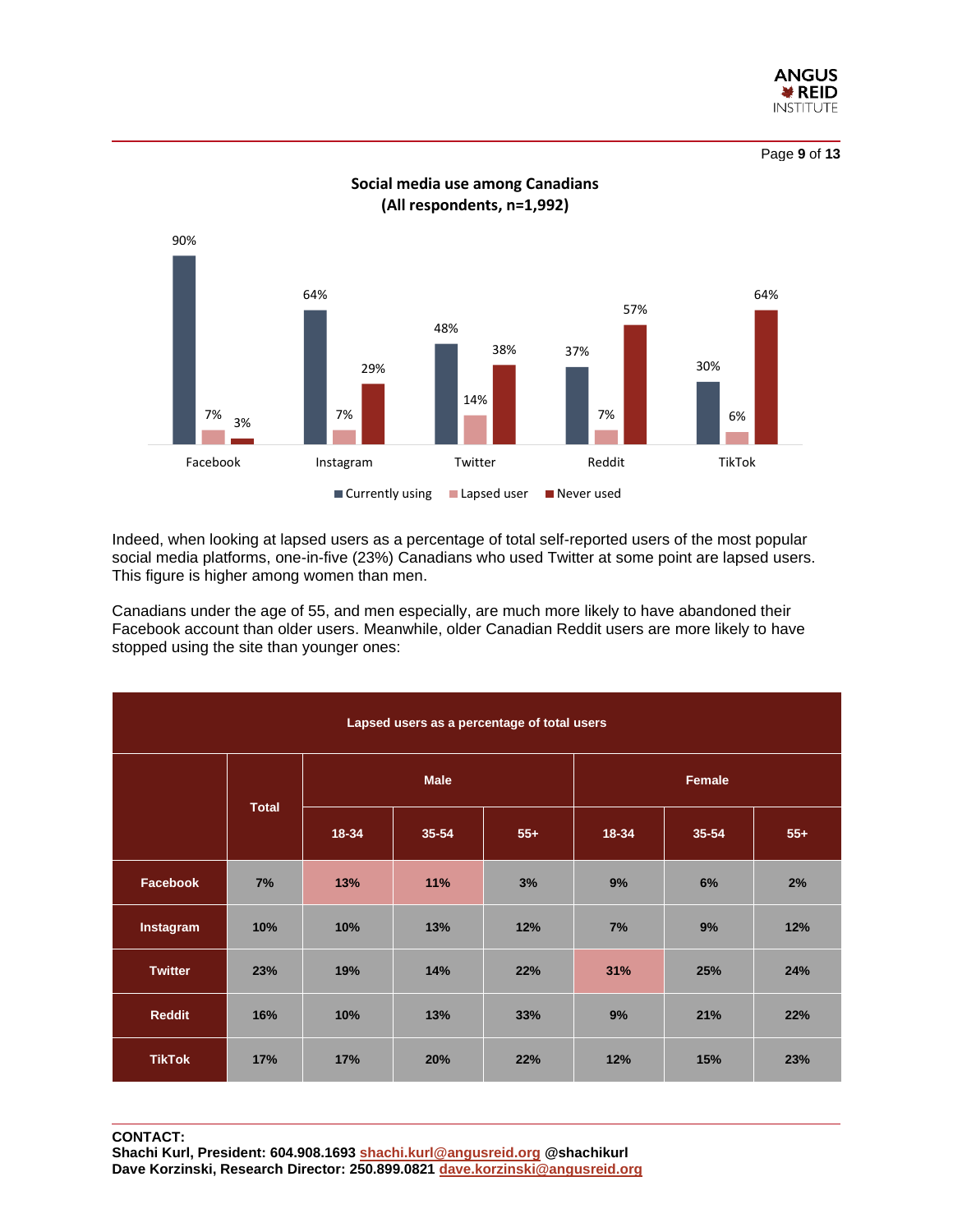

## Page **10** of **13**

Those who quit a social media platform are most likely to cite losing interest as the reason they stopped using the platform. Two-in-five (38%) say they found the platform a waste of time, while one-quarter (25%) say they did it for their mental health.





# **Younger Canadians more likely to say they've left a platform for mental health reasons**

Social media can have a negative impact on mental health, [according to psychology research.](https://www.self.com/story/social-media-mental-health-effects) Among teens, [the negative effect is greater for girls.](https://www.self.com/story/social-media-mental-health-effects)

Two-in-five (38%) women under the age of 35 say the negative impacts of social media on their mental health is why they quit a platform. Three-in-ten (31%) men that age say the same. However, for young men, more (37%) are likely to say they didn't agree with the content or opinions on the platform and that's why they left:

| You've indicated you've quit at least one of the social media platforms we asked about, can you tell us why?<br>(Among those who quit at least one platform) |                         |                        |                    |                  |                    |                    |                  |  |  |
|--------------------------------------------------------------------------------------------------------------------------------------------------------------|-------------------------|------------------------|--------------------|------------------|--------------------|--------------------|------------------|--|--|
|                                                                                                                                                              | <b>Total</b><br>(n=623) | <b>Male</b>            |                    |                  | <b>Female</b>      |                    |                  |  |  |
|                                                                                                                                                              |                         | $18 - 34$<br>$(n=104)$ | 35-54<br>$(n=109)$ | $55+$<br>(n=86*) | 18-34<br>$(n=106)$ | 35-54<br>$(n=110)$ | $55+$<br>(n=108) |  |  |
| <b>Losing interest</b>                                                                                                                                       | 55%                     | 61%                    | 47%                | 48%              | 59%                | 66%                | 46%              |  |  |
| Waste of time/<br>spending too<br>much time                                                                                                                  | 38%                     | 51%                    | 40%                | 46%              | 38%                | 30%                | 27%              |  |  |
| Wasn't good for<br>my mental<br>health                                                                                                                       | 25%                     | 31%                    | 27%                | 21%              | 38%                | 25%                | 6%               |  |  |

**CONTACT:**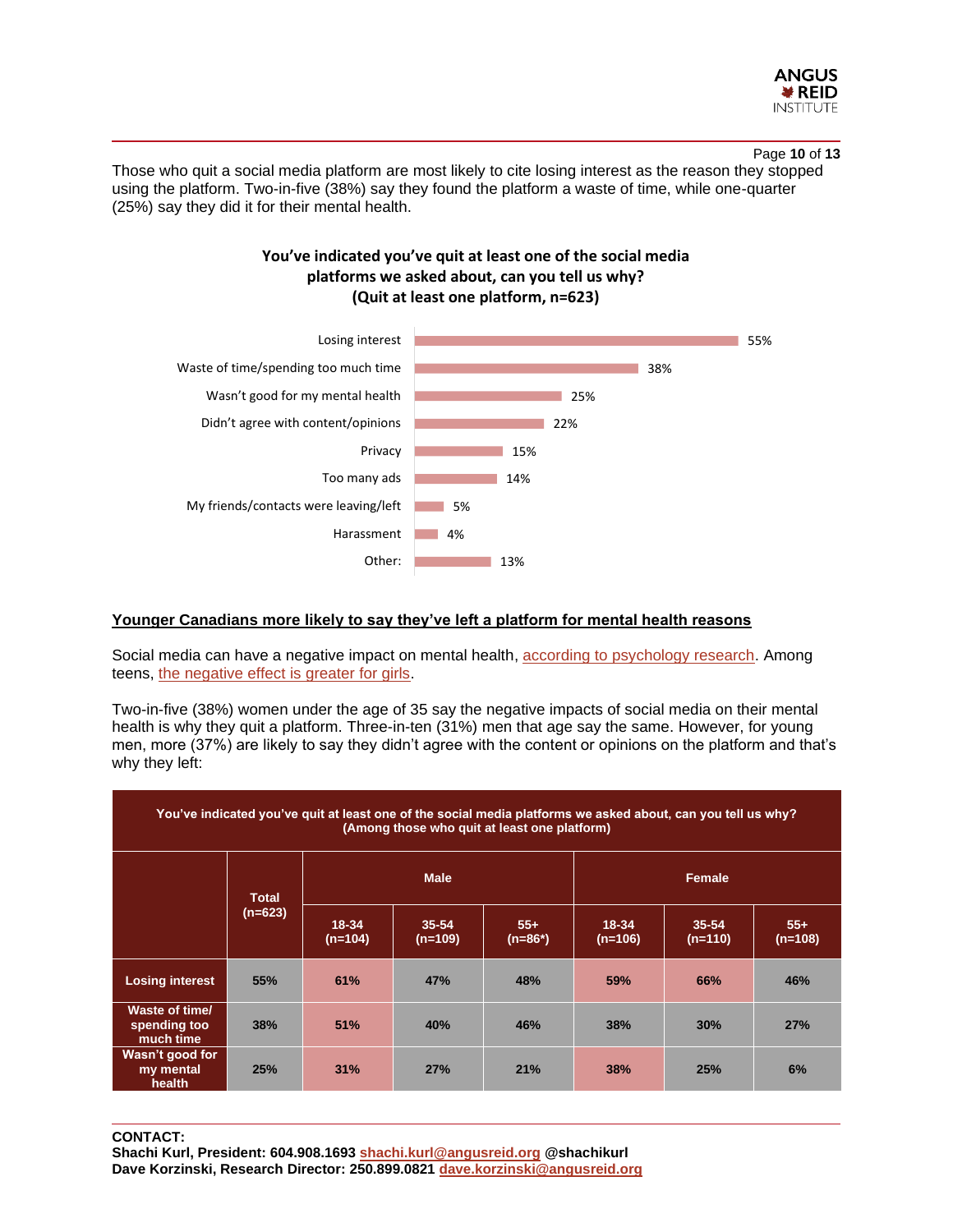

|                                              |     |     |     |     |     |     | Page 11 of 13 |
|----------------------------------------------|-----|-----|-----|-----|-----|-----|---------------|
| Didn't agree<br>with content/<br>opinions    | 22% | 37% | 24% | 21% | 21% | 14% | 15%           |
| <b>Privacy</b>                               | 15% | 25% | 19% | 8%  | 19% | 14% | 5%            |
| Too many ads                                 | 14% | 25% | 14% | 12% | 17% | 7%  | 9%            |
| My friends/<br>contacts were<br>leaving/left | 5%  | 8%  | 2%  | 1%  | 10% | 3%  | 4%            |
| <b>Harassment</b>                            | 4%  | 1%  | 5%  | 5%  | 3%  | 6%  | 2%            |
| <b>Other</b>                                 | 13% | 20% | 14% | 7%  | 7%  | 15% | 17%           |

*\*Smaller sample size, interpret with caution*

# **Part Three: Opinions of social media platforms**

# **Views split on Facebook, Twitter; more negative of TikTok**

Of the commonly used social media platforms, Facebook is viewed the most positively, with two-in-five (41%) holding favourable views. However, nearly as many (37%) say the opposite. That is also the case for Twitter (29% favourable, 32% unfavourable). Positive views outweigh negatives one for Instagram (36%, 24%) and Reddit (25%, 20%), but in both those cases a plurality view the platforms neither favourably nor unfavourably. In the case of TikTok, as many hold negative views (40%) as view the social media app in a neutral light (41%).

Four years ago, [in the midst of the Cambridge Analytica scandal,](https://angusreid.org/facebook-cambridge-analytica-tech/) one-third of Canadians said they had unfavourable views of Facebook while two-in-five (41%) said the opposite. The former figure has climbed while the latter has remained the same.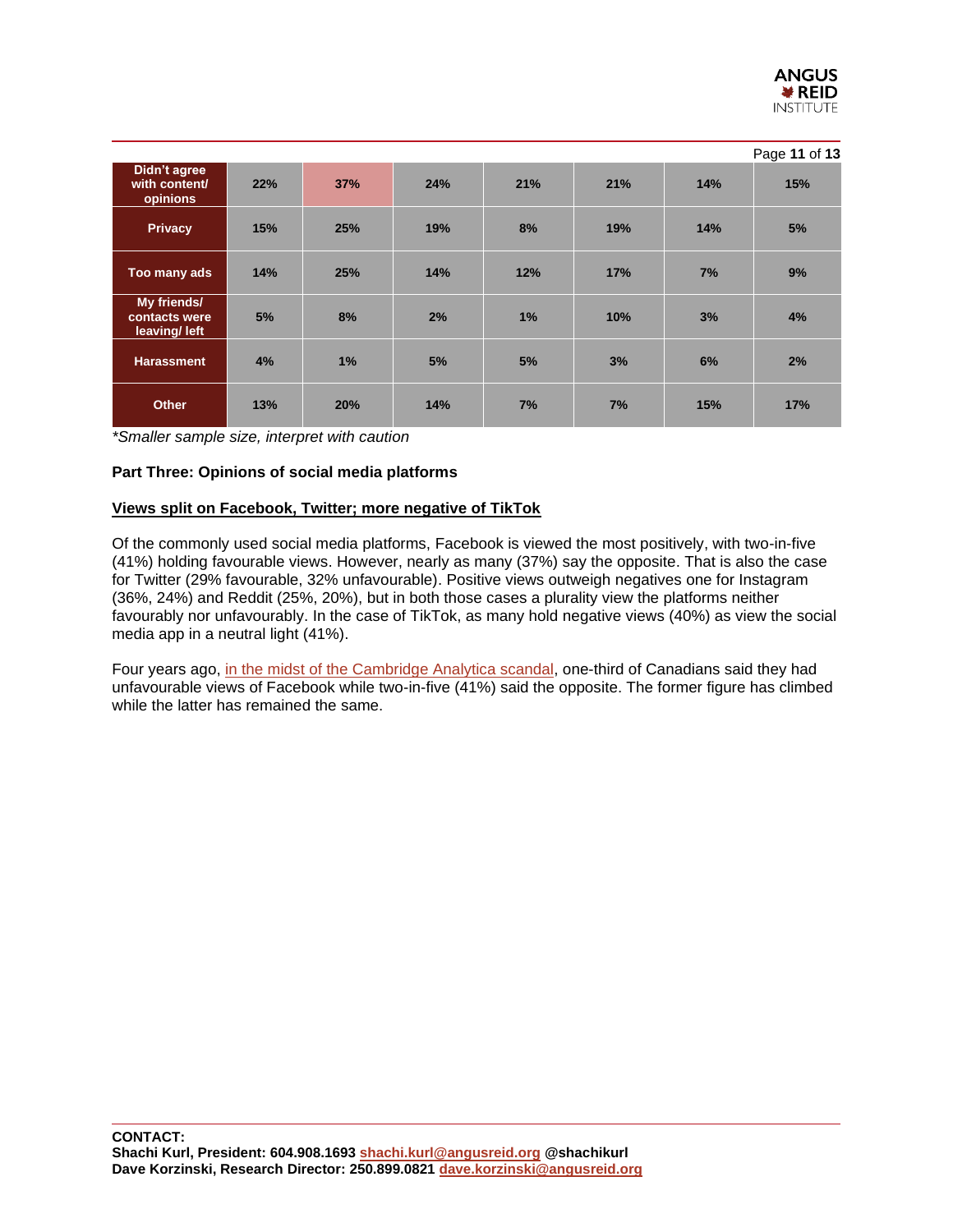

Page **12** of **13**



Canadians over the age of 54 are more likely to view Facebook positively than negatively than other demographics. For men under the age of 35, only for Reddit do favourable views outweigh unfavourable ones. On Twitter, only men aged 35- to 54-years old hold net positive opinions.

As for TikTok, the opinions of men under the age of 55 are much more likely to be negative than positive:

| Opinion of social media platforms<br>(Net: Favourable shown) |             |                             |                        |                    |                    |                        |                    |  |  |
|--------------------------------------------------------------|-------------|-----------------------------|------------------------|--------------------|--------------------|------------------------|--------------------|--|--|
|                                                              |             | <b>Male</b><br><b>Total</b> |                        |                    | <b>Female</b>      |                        |                    |  |  |
|                                                              | $(n=1,992)$ | 18-34<br>$(n=280)$          | $35 - 54$<br>$(n=328)$ | $55+$<br>$(n=367)$ | 18-34<br>$(n=272)$ | $35 - 54$<br>$(n=339)$ | $55+$<br>$(n=405)$ |  |  |
| <b>Facebook</b>                                              | 3%          | $-48%$                      | $-14%$                 | 31%                | $-22%$             | 8%                     | 37%                |  |  |
| Instagram                                                    | 13%         | $-16%$                      | 4%                     | 14%                | 22%                | 24%                    | 24%                |  |  |
| <b>Twitter</b>                                               | $-4%$       | $-10%$                      | 11%                    | 0%                 | $-14%$             | $-9%$                  | $-3%$              |  |  |
| <b>Reddit</b>                                                | 5%          | 19%                         | 11%                    | $-10%$             | 29%                | 4%                     | $-9%$              |  |  |
| <b>TikTok</b>                                                | $-22%$      | $-47%$                      | $-29%$                 | $-19%$             | $-8%$              | $-18%$                 | $-13%$             |  |  |